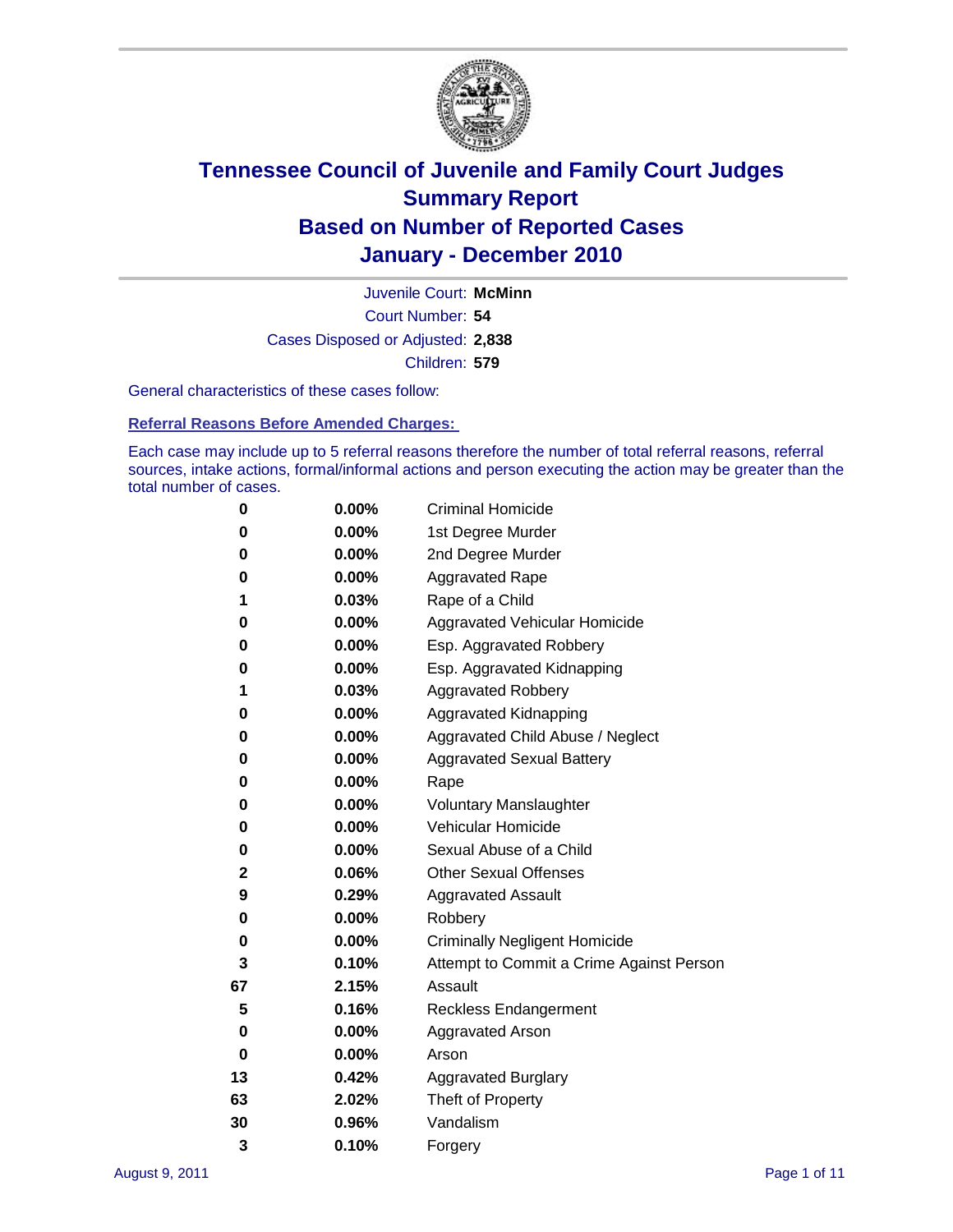

Court Number: **54** Juvenile Court: **McMinn** Cases Disposed or Adjusted: **2,838** Children: **579**

#### **Referral Reasons Before Amended Charges:**

Each case may include up to 5 referral reasons therefore the number of total referral reasons, referral sources, intake actions, formal/informal actions and person executing the action may be greater than the total number of cases.

| 0            | 0.00% | <b>Worthless Checks</b>                                     |
|--------------|-------|-------------------------------------------------------------|
| 0            | 0.00% | Illegal Possession / Fraudulent Use of Credit / Debit Cards |
| 30           | 0.96% | <b>Burglary</b>                                             |
| 5            | 0.16% | Unauthorized Use of a Vehicle                               |
| 0            | 0.00% | <b>Cruelty to Animals</b>                                   |
| $\mathbf{2}$ | 0.06% | Sale of Controlled Substances                               |
| 21           | 0.67% | <b>Other Drug Offenses</b>                                  |
| 3            | 0.10% | Possession of Controlled Substances                         |
| 0            | 0.00% | <b>Criminal Attempt</b>                                     |
| 5            | 0.16% | Carrying Weapons on School Property                         |
| 5            | 0.16% | Unlawful Carrying / Possession of a Weapon                  |
| 13           | 0.42% | <b>Evading Arrest</b>                                       |
| 0            | 0.00% | Escape                                                      |
| 3            | 0.10% | Driving Under Influence (DUI)                               |
| 22           | 0.71% | Possession / Consumption of Alcohol                         |
| 3            | 0.10% | Resisting Stop, Frisk, Halt, Arrest or Search               |
| 0            | 0.00% | <b>Aggravated Criminal Trespass</b>                         |
| 3            | 0.10% | Harassment                                                  |
| 0            | 0.00% | Failure to Appear                                           |
| 3            | 0.10% | Filing a False Police Report                                |
| 1            | 0.03% | Criminal Impersonation                                      |
| 53           | 1.70% | <b>Disorderly Conduct</b>                                   |
| 8            | 0.26% | <b>Criminal Trespass</b>                                    |
| 0            | 0.00% | <b>Public Intoxication</b>                                  |
| 0            | 0.00% | Gambling                                                    |
| 87           | 2.79% | <b>Traffic</b>                                              |
| 0            | 0.00% | <b>Local Ordinances</b>                                     |
| 2            | 0.06% | Violation of Wildlife Regulations                           |
| 0            | 0.00% | Contempt of Court                                           |
| 45           | 1.44% | Violation of Probation                                      |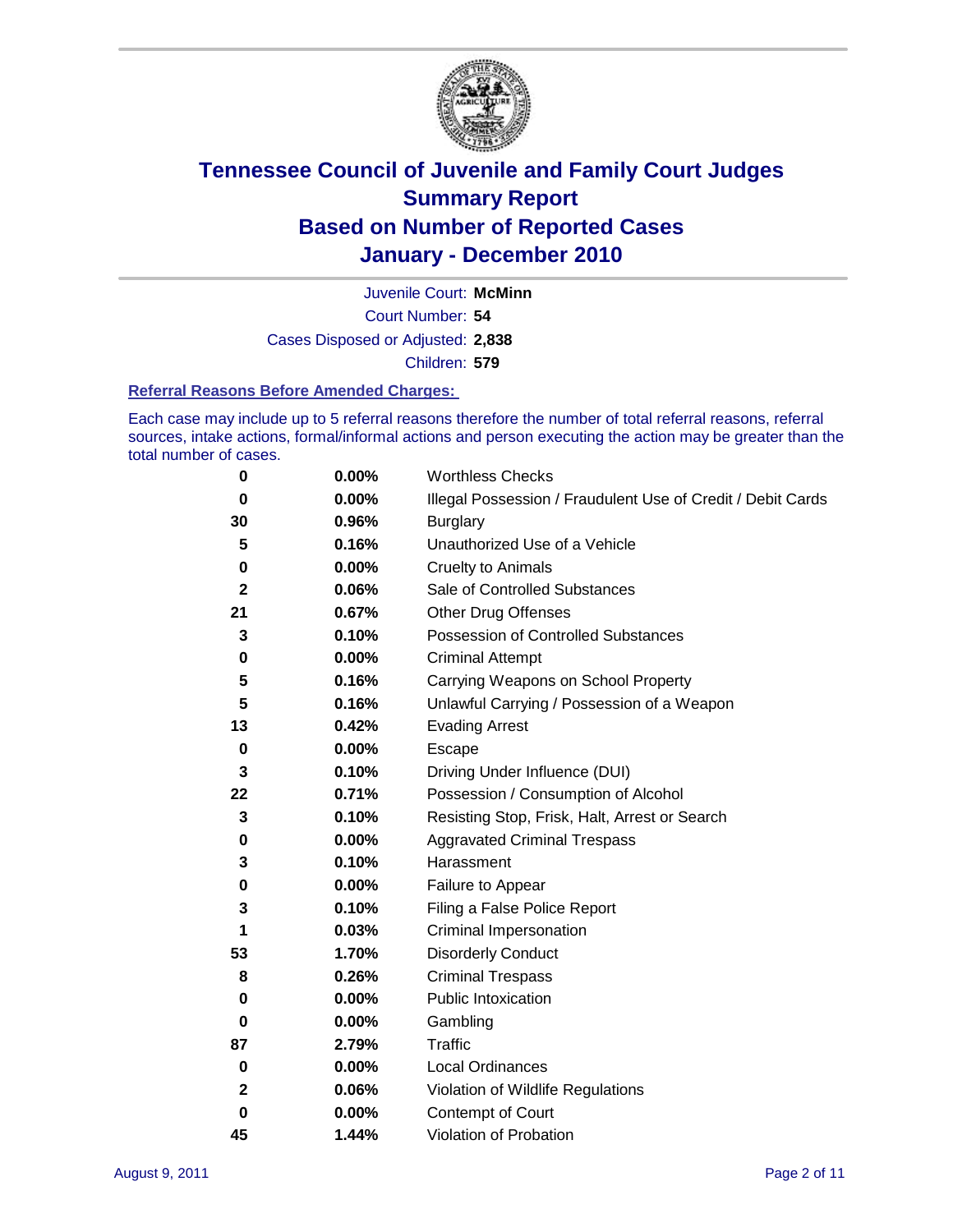

Court Number: **54** Juvenile Court: **McMinn** Cases Disposed or Adjusted: **2,838** Children: **579**

#### **Referral Reasons Before Amended Charges:**

Each case may include up to 5 referral reasons therefore the number of total referral reasons, referral sources, intake actions, formal/informal actions and person executing the action may be greater than the total number of cases.

| 13           | 0.42%    | Violation of Aftercare                 |
|--------------|----------|----------------------------------------|
| 50           | 1.60%    | Unruly Behavior                        |
| 85           | 2.73%    | Truancy                                |
| 20           | 0.64%    | In-State Runaway                       |
| $\mathbf{2}$ | 0.06%    | Out-of-State Runaway                   |
| 107          | 3.43%    | Possession of Tobacco Products         |
| 0            | $0.00\%$ | Violation of a Valid Court Order       |
| 54           | 1.73%    | <b>Violation of Curfew</b>             |
| 0            | 0.00%    | <b>Sexually Abused Child</b>           |
|              | 0.03%    | <b>Physically Abused Child</b>         |
| 1            | 0.03%    | Dependency / Neglect                   |
| $\bf{0}$     | 0.00%    | <b>Termination of Parental Rights</b>  |
| 7            | 0.22%    | <b>Violation of Pretrial Diversion</b> |
| 4            | 0.13%    | Violation of Informal Adjustment       |
| 358          | 11.49%   | <b>Judicial Review</b>                 |
| 1,885        | 60.49%   | <b>Administrative Review</b>           |
| 0            | $0.00\%$ | <b>Foster Care Review</b>              |
| 0            | 0.00%    | Custody                                |
| 0            | $0.00\%$ | Visitation                             |
| 0            | 0.00%    | Paternity / Legitimation               |
| 0            | 0.00%    | Child Support                          |
| $\bf{0}$     | 0.00%    | <b>Request for Medical Treatment</b>   |
| 0            | $0.00\%$ | <b>Consent to Marry</b>                |
| 18           | 0.58%    | Other                                  |
| 3,116        | 100.00%  | <b>Total Referrals</b>                 |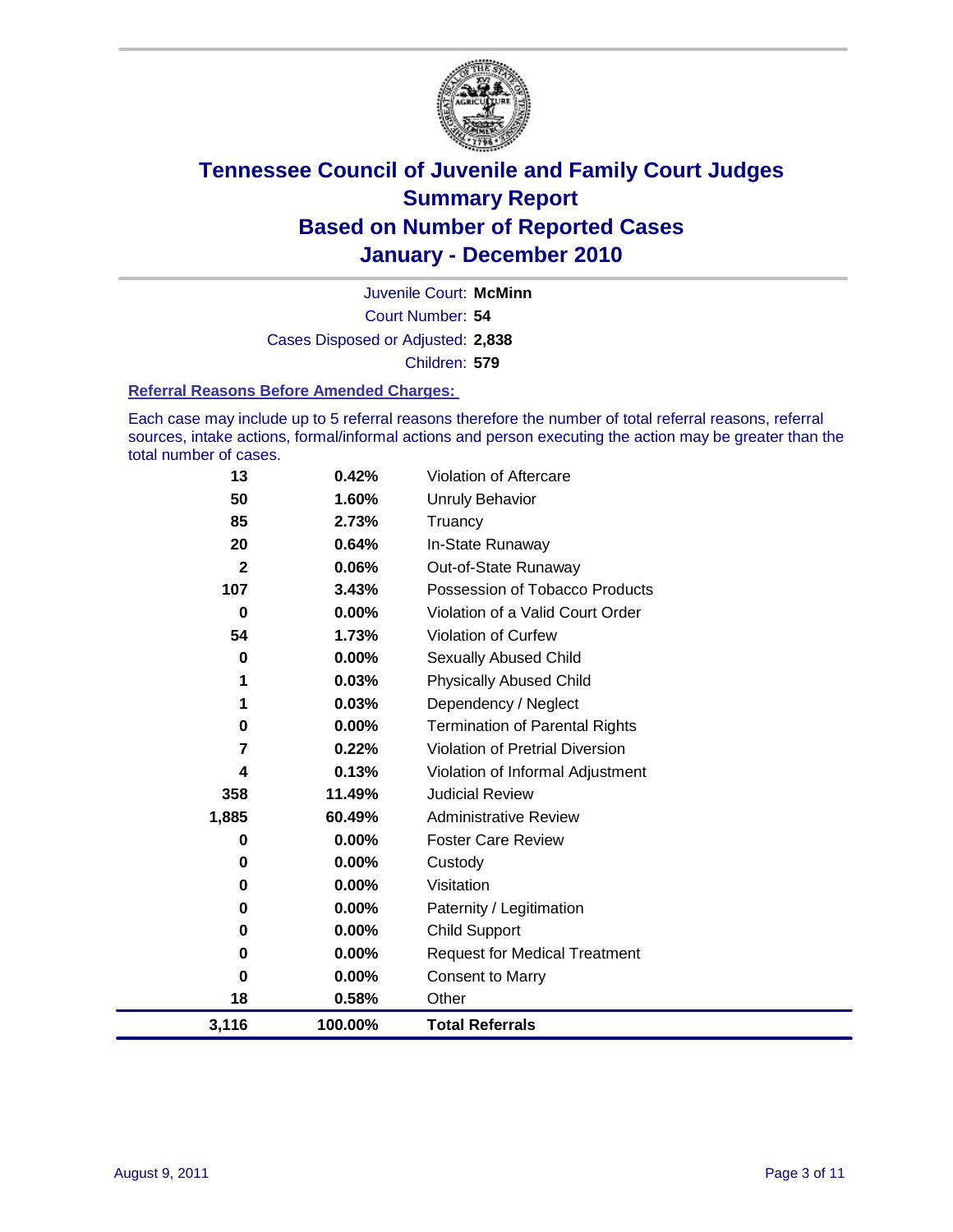

| Juvenile Court: McMinn      |                                   |                                   |  |  |  |
|-----------------------------|-----------------------------------|-----------------------------------|--|--|--|
|                             | Court Number: 54                  |                                   |  |  |  |
|                             | Cases Disposed or Adjusted: 2,838 |                                   |  |  |  |
|                             | Children: 579                     |                                   |  |  |  |
| <b>Referral Sources: 1</b>  |                                   |                                   |  |  |  |
| 577                         | 18.52%                            | <b>Law Enforcement</b>            |  |  |  |
| 52                          | 1.67%                             | Parents                           |  |  |  |
| 9                           | 0.29%                             | <b>Relatives</b>                  |  |  |  |
| $\mathbf{2}$                | 0.06%                             | Self                              |  |  |  |
| 116                         | 3.72%                             | School                            |  |  |  |
| 0                           | 0.00%                             | <b>CSA</b>                        |  |  |  |
| 59                          | 1.89%                             | <b>DCS</b>                        |  |  |  |
| 9                           | 0.29%                             | <b>Other State Department</b>     |  |  |  |
| 0                           | $0.00\%$                          | <b>District Attorney's Office</b> |  |  |  |
| 2,256                       | 72.40%                            | <b>Court Staff</b>                |  |  |  |
| 0                           | 0.00%                             | Social Agency                     |  |  |  |
| 5                           | 0.16%                             | <b>Other Court</b>                |  |  |  |
| 31                          | 0.99%                             | Victim                            |  |  |  |
| 0                           | 0.00%                             | Child & Parent                    |  |  |  |
| 0                           | 0.00%                             | Hospital                          |  |  |  |
| 0                           | 0.00%                             | Unknown                           |  |  |  |
| $\bf{0}$                    | 0.00%                             | Other                             |  |  |  |
| 3,116                       | 100.00%                           | <b>Total Referral Sources</b>     |  |  |  |
| Ann of Child of Doforrol, 2 |                                   |                                   |  |  |  |

### **Age of Child at Referral: 2**

| 579 | 100.00%  | <b>Total Child Count</b> |  |
|-----|----------|--------------------------|--|
| 0   | $0.00\%$ | <b>Unknown</b>           |  |
| 0   | 0.00%    | Ages 19 and Over         |  |
| 174 | 30.05%   | Ages 17 through 18       |  |
| 267 | 46.11%   | Ages 15 through 16       |  |
| 103 | 17.79%   | Ages 13 through 14       |  |
| 20  | 3.45%    | Ages 11 through 12       |  |
| 15  | 2.59%    | Ages 10 and Under        |  |
|     |          |                          |  |

<sup>1</sup> If different than number of Referral Reasons (3116), verify accuracy of your court's data.

<sup>2</sup> One child could be counted in multiple categories, verify accuracy of your court's data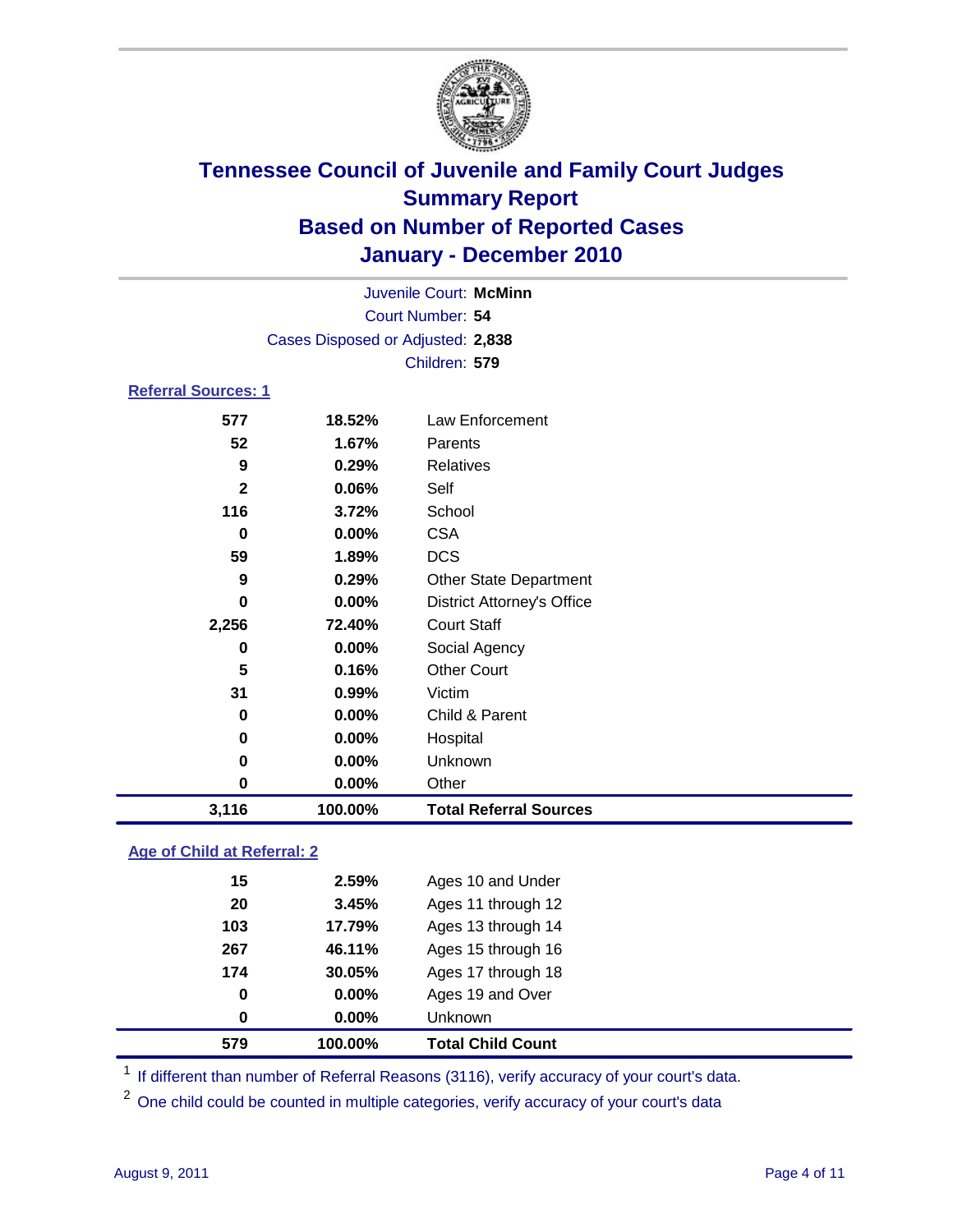

| Juvenile Court: McMinn                  |                                   |                          |  |  |  |
|-----------------------------------------|-----------------------------------|--------------------------|--|--|--|
|                                         | Court Number: 54                  |                          |  |  |  |
|                                         | Cases Disposed or Adjusted: 2,838 |                          |  |  |  |
|                                         |                                   | Children: 579            |  |  |  |
| Sex of Child: 1                         |                                   |                          |  |  |  |
| 385                                     | 66.49%                            | Male                     |  |  |  |
| 194                                     | 33.51%                            | Female                   |  |  |  |
| $\mathbf 0$                             | 0.00%                             | Unknown                  |  |  |  |
| 579                                     | 100.00%                           | <b>Total Child Count</b> |  |  |  |
| Race of Child: 1                        |                                   |                          |  |  |  |
| 499                                     | 86.18%                            | White                    |  |  |  |
| 50                                      | 8.64%                             | African American         |  |  |  |
| 0                                       | 0.00%                             | Native American          |  |  |  |
| 4                                       | 0.69%                             | Asian                    |  |  |  |
| 26                                      | 4.49%                             | Mixed                    |  |  |  |
| $\pmb{0}$                               | 0.00%                             | Unknown                  |  |  |  |
| 579                                     | 100.00%                           | <b>Total Child Count</b> |  |  |  |
| <b>Hispanic Origin: 1</b>               |                                   |                          |  |  |  |
| 25                                      | 4.32%                             | Yes                      |  |  |  |
| 554                                     | 95.68%                            | <b>No</b>                |  |  |  |
| $\mathbf 0$                             | 0.00%                             | Unknown                  |  |  |  |
| 579                                     | 100.00%                           | <b>Total Child Count</b> |  |  |  |
| <b>School Enrollment of Children: 1</b> |                                   |                          |  |  |  |
| 557                                     | 96.20%                            | Yes                      |  |  |  |
| 22                                      | 3.80%                             | No                       |  |  |  |
| $\mathbf 0$                             | 0.00%                             | Unknown                  |  |  |  |
| 579                                     | 100.00%                           | <b>Total Child Count</b> |  |  |  |

One child could be counted in multiple categories, verify accuracy of your court's data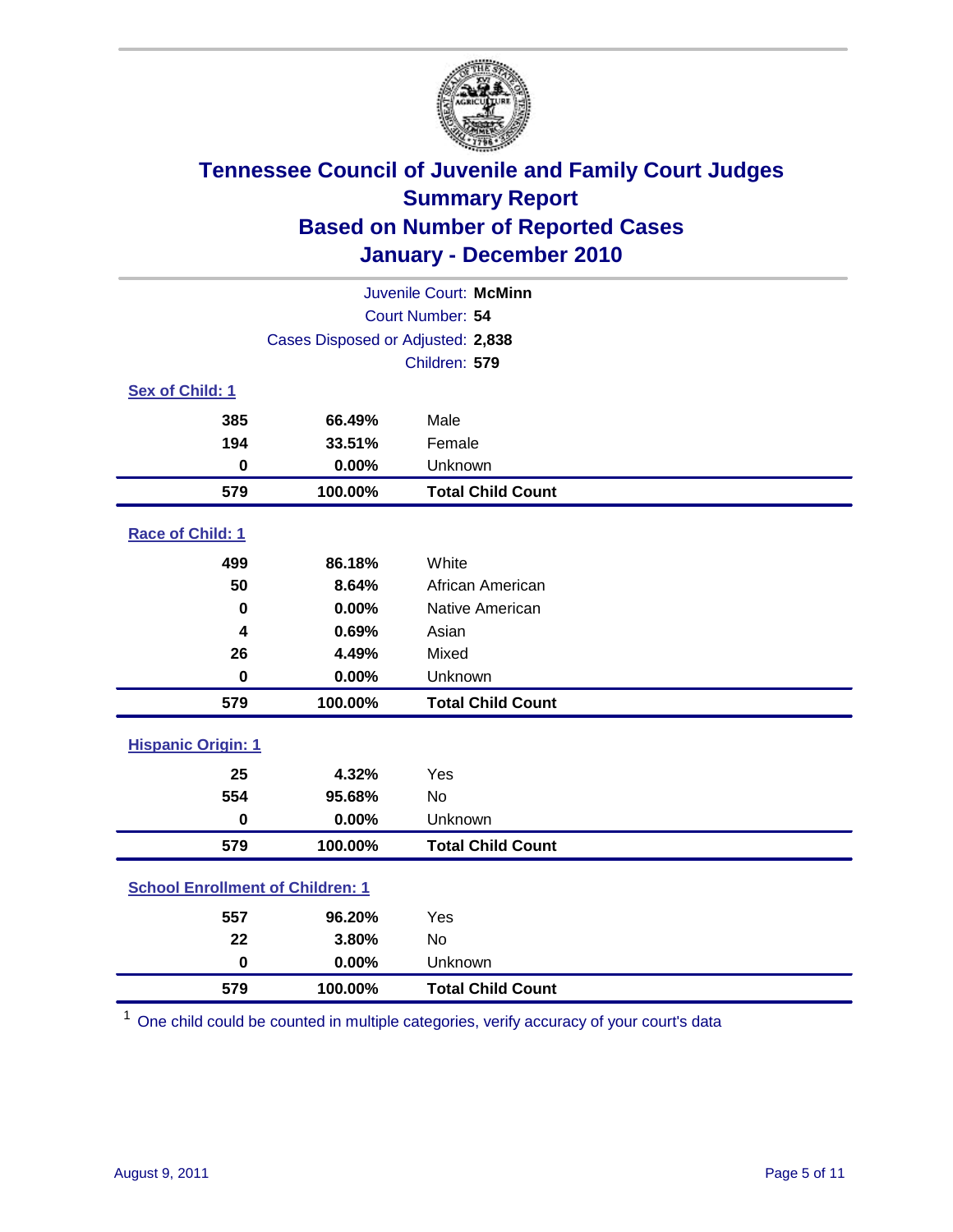

Court Number: **54** Juvenile Court: **McMinn** Cases Disposed or Adjusted: **2,838** Children: **579**

### **Living Arrangement of Child at Time of Referral: 1**

| 579          | 100.00%  | <b>Total Child Count</b>     |
|--------------|----------|------------------------------|
| 3            | 0.52%    | Other                        |
| 0            | 0.00%    | Unknown                      |
| 3            | 0.52%    | Independent                  |
| 5            | 0.86%    | In an Institution            |
| $\mathbf{2}$ | 0.35%    | In a Residential Center      |
| 8            | 1.38%    | In a Group Home              |
| 12           | 2.07%    | With Foster Family           |
| 11           | 1.90%    | With Adoptive Parents        |
| 57           | $9.84\%$ | <b>With Relatives</b>        |
| 51           | 8.81%    | With Father                  |
| 193          | 33.33%   | With Mother                  |
| 77           | 13.30%   | With Mother and Stepfather   |
| 18           | $3.11\%$ | With Father and Stepmother   |
| 139          | 24.01%   | With Both Biological Parents |
|              |          |                              |

### **Type of Detention: 2**

| 2,838    | 100.00%  | <b>Total Detention Count</b> |
|----------|----------|------------------------------|
| $\bf{0}$ | $0.00\%$ | Other                        |
| 2,817    | 99.26%   | Does Not Apply               |
| 0        | 0.00%    | <b>Unknown</b>               |
| 0        | $0.00\%$ | <b>Psychiatric Hospital</b>  |
| 0        | 0.00%    | Jail - No Separation         |
| 0        | 0.00%    | Jail - Partial Separation    |
| 0        | 0.00%    | Jail - Complete Separation   |
| 21       | 0.74%    | Juvenile Detention Facility  |
| 0        | $0.00\%$ | Non-Secure Placement         |
|          |          |                              |

<sup>1</sup> One child could be counted in multiple categories, verify accuracy of your court's data

<sup>2</sup> If different than number of Cases (2838) verify accuracy of your court's data.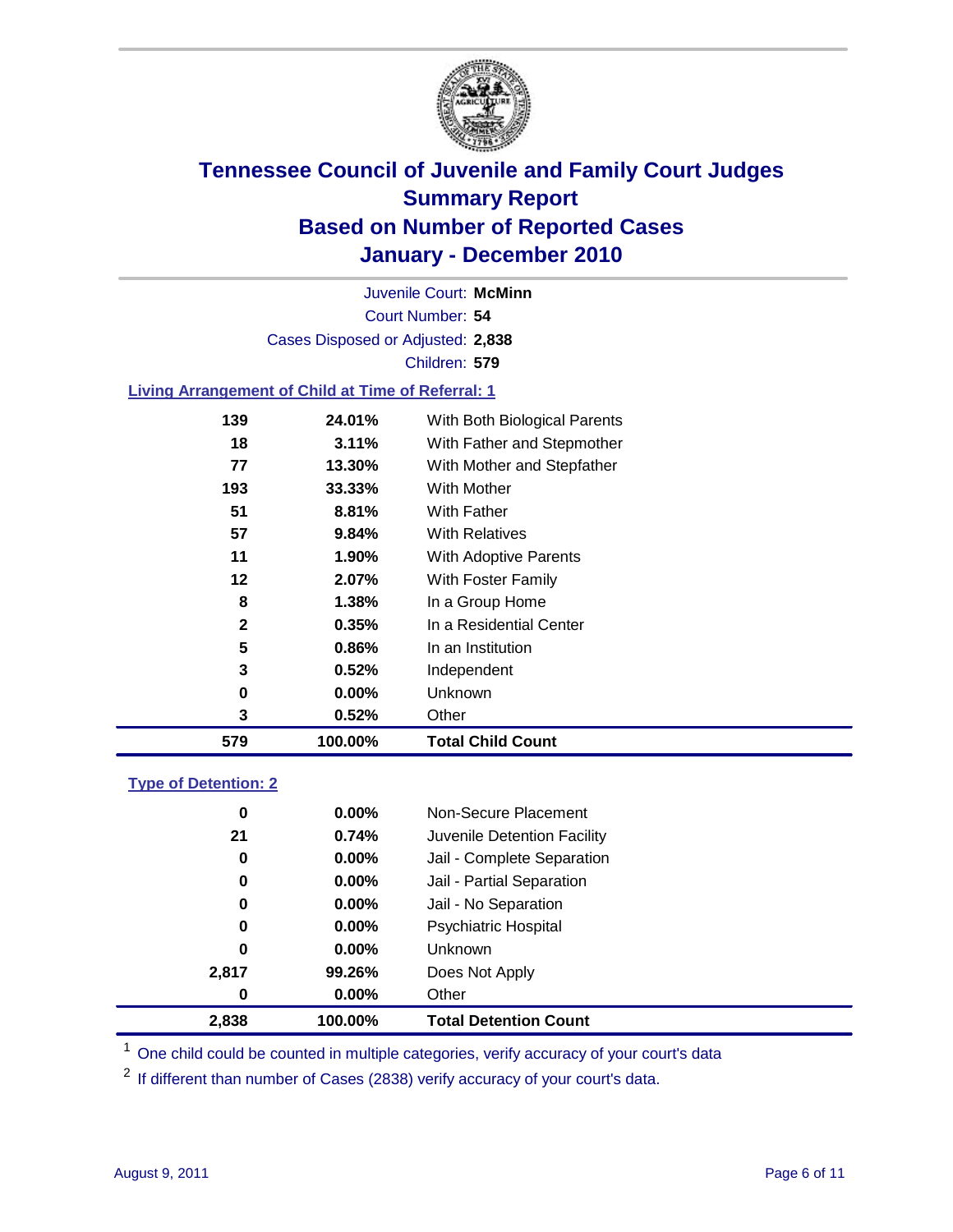

| Juvenile Court: McMinn                             |                                   |                                      |  |  |  |  |
|----------------------------------------------------|-----------------------------------|--------------------------------------|--|--|--|--|
|                                                    | Court Number: 54                  |                                      |  |  |  |  |
|                                                    | Cases Disposed or Adjusted: 2,838 |                                      |  |  |  |  |
|                                                    | Children: 579                     |                                      |  |  |  |  |
| <b>Placement After Secure Detention Hearing: 1</b> |                                   |                                      |  |  |  |  |
| 7                                                  | 0.25%                             | Returned to Prior Living Arrangement |  |  |  |  |
| $\mathbf{2}$                                       | 0.07%                             | Juvenile Detention Facility          |  |  |  |  |
| $\bf{0}$                                           | 0.00%                             | Jail                                 |  |  |  |  |
| 11                                                 | 0.39%                             | Shelter / Group Home                 |  |  |  |  |
| $\mathbf 0$                                        | 0.00%                             | <b>Foster Family Home</b>            |  |  |  |  |
| 1                                                  | 0.04%                             | Psychiatric Hospital                 |  |  |  |  |
| 0                                                  | 0.00%                             | Unknown                              |  |  |  |  |
| 2,816                                              | 99.22%                            | Does Not Apply                       |  |  |  |  |
| 1                                                  | 0.04%                             | Other                                |  |  |  |  |
| 2,838                                              | 100.00%                           | <b>Total Placement Count</b>         |  |  |  |  |
|                                                    |                                   |                                      |  |  |  |  |
| <b>Intake Actions: 2</b>                           |                                   |                                      |  |  |  |  |
| 733                                                | 23.52%                            | <b>Petition Filed</b>                |  |  |  |  |
| $\mathbf 0$                                        | 0.00%                             | <b>Motion Filed</b>                  |  |  |  |  |
| $\bf{0}$                                           | 0.00%                             | <b>Citation Processed</b>            |  |  |  |  |
| <sup>0</sup>                                       | 0.00%                             | Notification of Paternity Processed  |  |  |  |  |
| 365                                                | 11.71%                            | Scheduling of Judicial Review        |  |  |  |  |
| 1,886                                              | 60.53%                            | Scheduling of Administrative Review  |  |  |  |  |
| 0                                                  | 0.00%                             | Scheduling of Foster Care Review     |  |  |  |  |
| 0                                                  | 0.00%                             | <b>Unknown</b>                       |  |  |  |  |
| 132                                                | 4.24%                             | Does Not Apply                       |  |  |  |  |
| $\pmb{0}$                                          | 0.00%                             | Other                                |  |  |  |  |
| 3,116                                              | 100.00%                           | <b>Total Intake Count</b>            |  |  |  |  |

<sup>1</sup> If different than number of Cases (2838) verify accuracy of your court's data.

<sup>2</sup> If different than number of Referral Reasons (3116), verify accuracy of your court's data.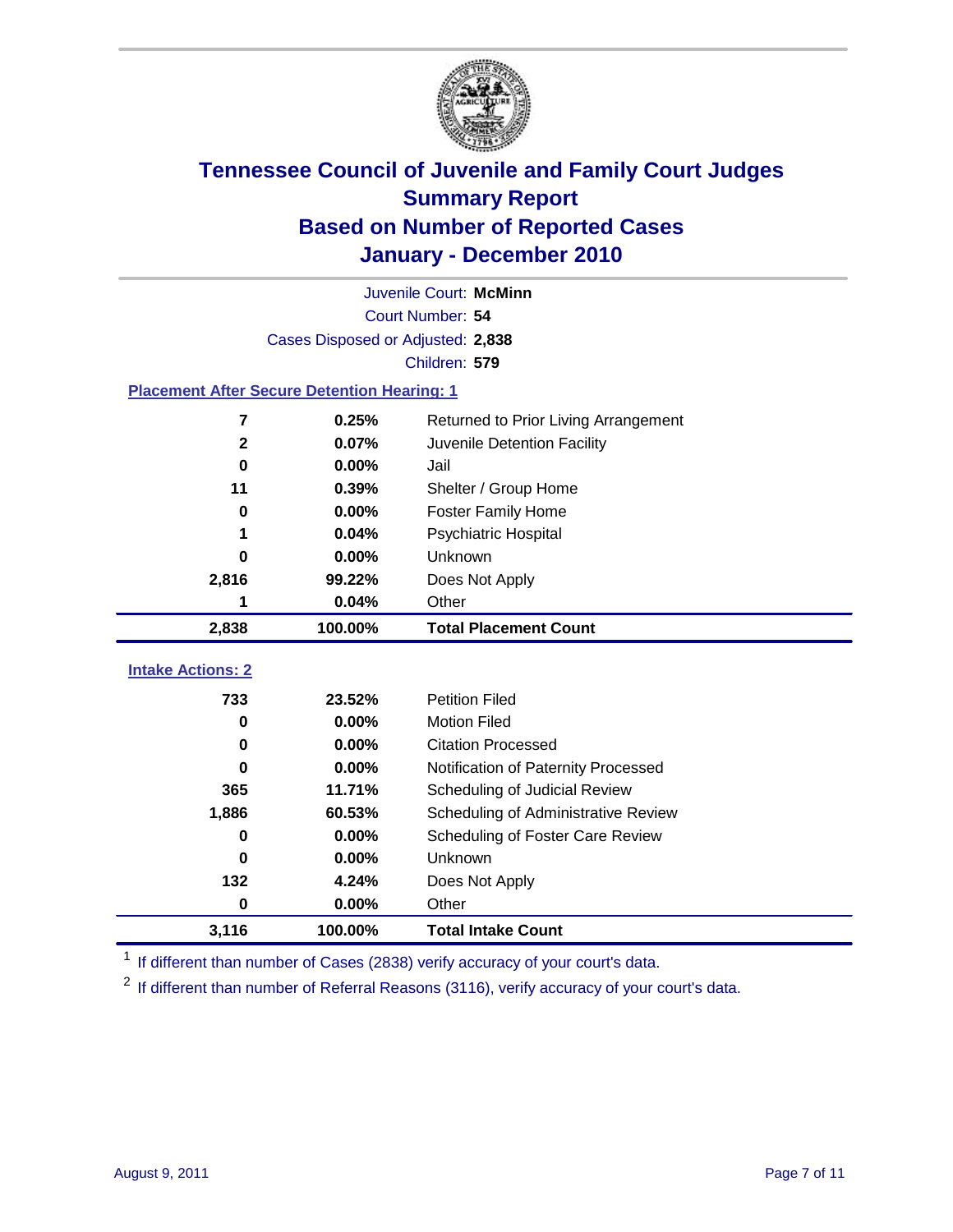

Court Number: **54** Juvenile Court: **McMinn** Cases Disposed or Adjusted: **2,838** Children: **579**

#### **Last Grade Completed by Child: 1**

| $\bf{0}$                                | 0.00%    | Too Young for School         |  |
|-----------------------------------------|----------|------------------------------|--|
| 1                                       | 0.17%    | Preschool                    |  |
| $\mathbf{2}$                            | 0.35%    | Kindergarten                 |  |
| 2                                       | 0.35%    | 1st Grade                    |  |
| 0                                       | $0.00\%$ | 2nd Grade                    |  |
| 8                                       | 1.38%    | 3rd Grade                    |  |
| 3                                       | 0.52%    | 4th Grade                    |  |
| 13                                      | 2.25%    | 5th Grade                    |  |
| 33                                      | 5.70%    | 6th Grade                    |  |
| 46                                      | 7.94%    | 7th Grade                    |  |
| 103                                     | 17.79%   | 8th Grade                    |  |
| 135                                     | 23.32%   | 9th Grade                    |  |
| 157                                     | 27.12%   | 10th Grade                   |  |
| 62                                      | 10.71%   | 11th Grade                   |  |
| 1                                       | 0.17%    | 12th Grade                   |  |
| 0                                       | 0.00%    | Non-Graded Special Ed        |  |
| 5                                       | 0.86%    | <b>GED</b>                   |  |
| 7                                       | 1.21%    | Graduated                    |  |
| 0                                       | 0.00%    | <b>Never Attended School</b> |  |
| 1                                       | 0.17%    | Unknown                      |  |
| 0                                       | $0.00\%$ | Other                        |  |
| 579                                     | 100.00%  | <b>Total Child Count</b>     |  |
| <b>Enrolled in Special Education: 1</b> |          |                              |  |

| 0.17%<br><b>Unknown</b> |
|-------------------------|
| No<br>86.87%            |
| Yes<br>12.95%           |
|                         |

One child could be counted in multiple categories, verify accuracy of your court's data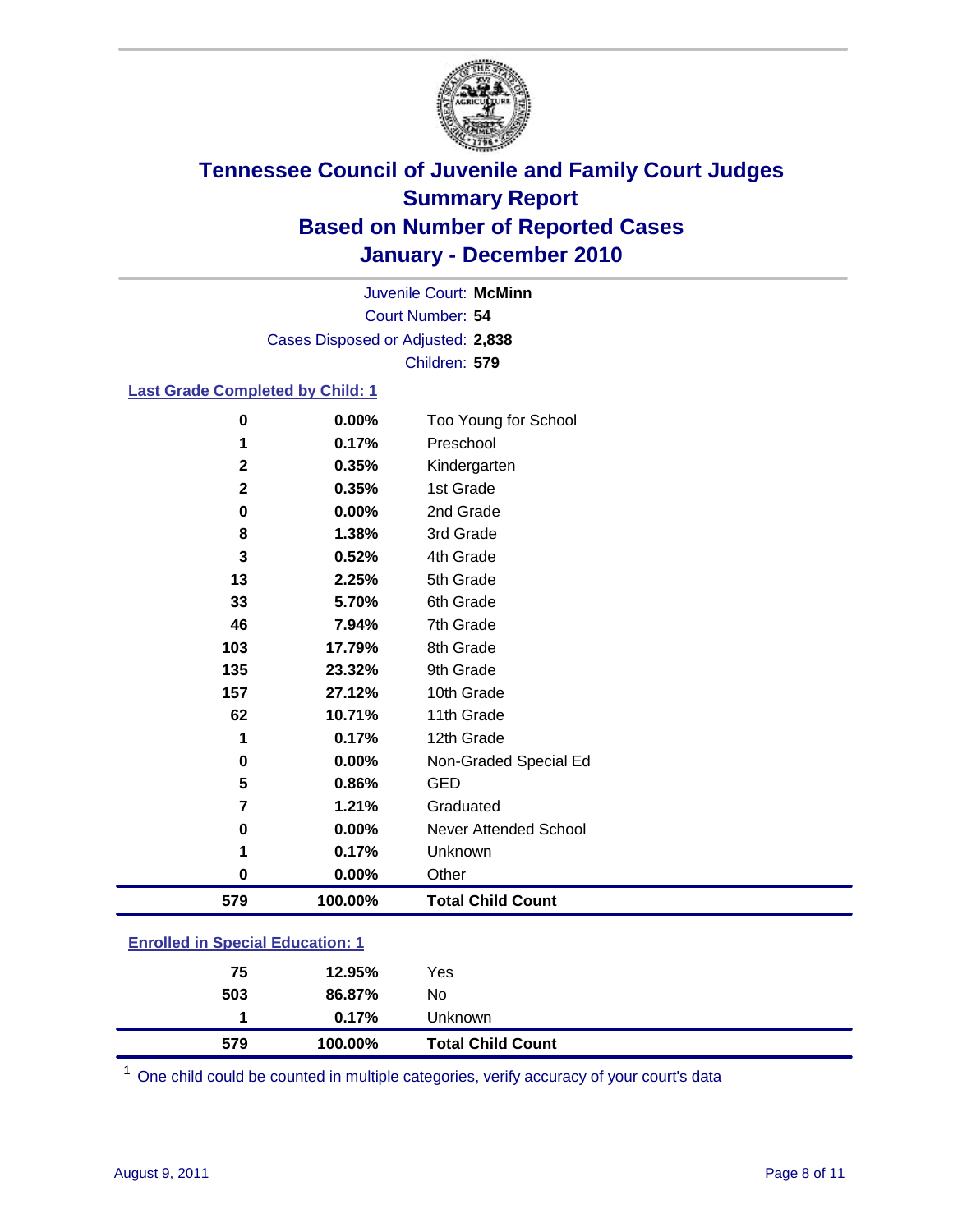

| Juvenile Court: McMinn |                                   |                           |  |  |  |
|------------------------|-----------------------------------|---------------------------|--|--|--|
|                        | Court Number: 54                  |                           |  |  |  |
|                        | Cases Disposed or Adjusted: 2,838 |                           |  |  |  |
|                        | Children: 579                     |                           |  |  |  |
|                        | <b>Action Executed By: 1</b>      |                           |  |  |  |
| 1,054                  | 33.83%                            | Judge                     |  |  |  |
| 11                     | 0.35%                             | Magistrate                |  |  |  |
| 2,051                  | 65.82%                            | <b>YSO</b>                |  |  |  |
| 0                      | 0.00%                             | Other                     |  |  |  |
| 0                      | 0.00%                             | Unknown                   |  |  |  |
| 3,116                  | 100.00%                           | <b>Total Action Count</b> |  |  |  |

### **Formal / Informal Actions: 1**

| 80           | 2.57%     | Dismissed                                        |
|--------------|-----------|--------------------------------------------------|
| 1            | 0.03%     | Retired / Nolle Prosequi                         |
| 289          | 9.27%     | <b>Complaint Substantiated Delinquent</b>        |
| 119          | 3.82%     | <b>Complaint Substantiated Status Offender</b>   |
| 1            | 0.03%     | <b>Complaint Substantiated Dependent/Neglect</b> |
| 0            | $0.00\%$  | <b>Complaint Substantiated Abused</b>            |
| 0            | $0.00\%$  | <b>Complaint Substantiated Mentally III</b>      |
| 165          | 5.30%     | Informal Adjustment                              |
| 102          | 3.27%     | <b>Pretrial Diversion</b>                        |
| $\mathbf{2}$ | $0.06\%$  | <b>Transfer to Adult Court Hearing</b>           |
| 0            | $0.00\%$  | Charges Cleared by Transfer to Adult Court       |
| 46           | 1.48%     | Special Proceeding                               |
| 322          | $10.33\%$ | <b>Review Concluded</b>                          |
| 1,989        | 63.83%    | Case Held Open                                   |
| 0            | $0.00\%$  | Other                                            |
| 0            | $0.00\%$  | <b>Unknown</b>                                   |
| 3,116        | 100.00%   | <b>Total Action Count</b>                        |

<sup>1</sup> If different than number of Referral Reasons (3116), verify accuracy of your court's data.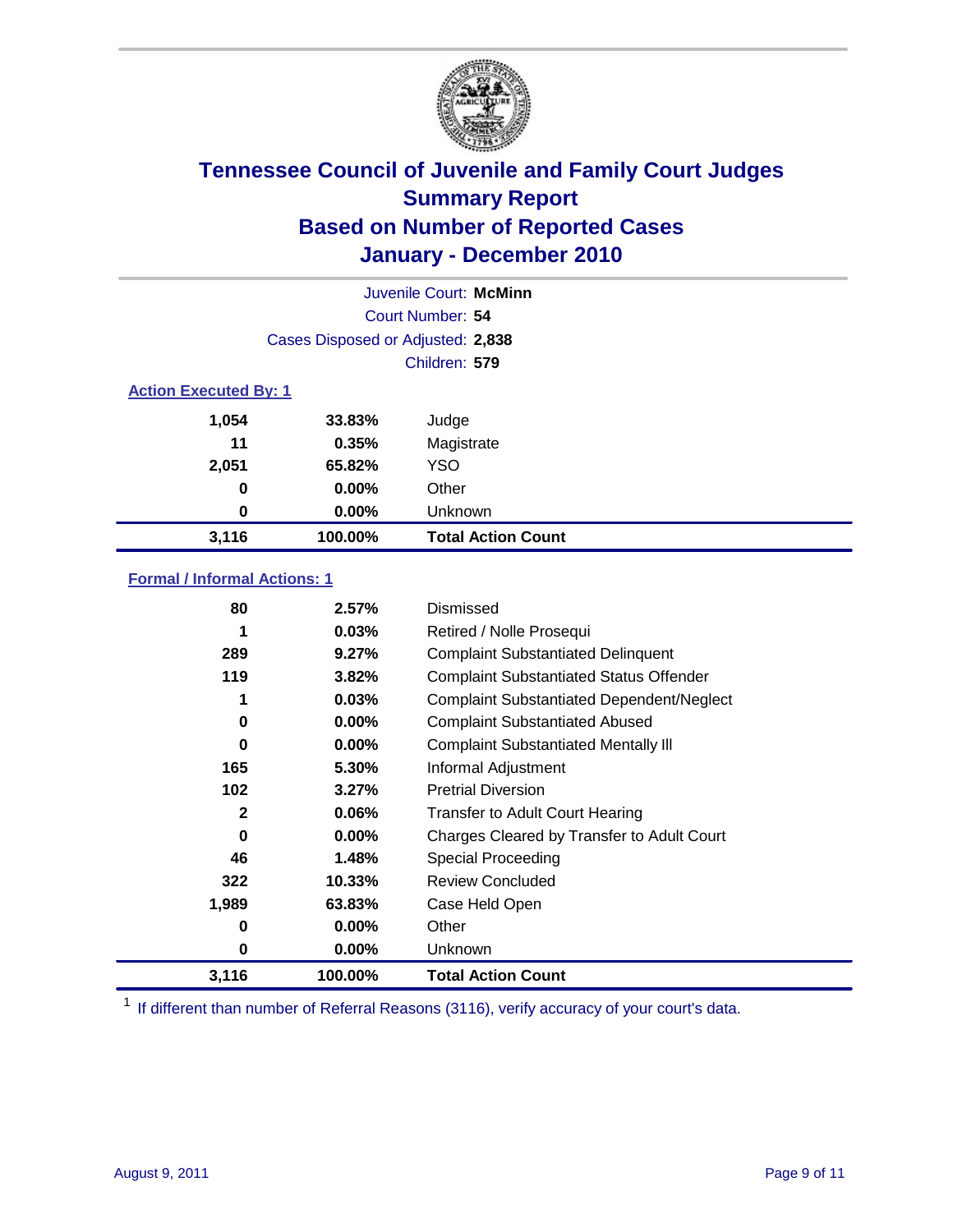

|                       |                                   | Juvenile Court: McMinn                                |
|-----------------------|-----------------------------------|-------------------------------------------------------|
|                       |                                   | Court Number: 54                                      |
|                       | Cases Disposed or Adjusted: 2,838 |                                                       |
|                       |                                   | Children: 579                                         |
| <b>Case Outcomes:</b> |                                   | There can be multiple outcomes for one child or case. |
| 85                    | 2.02%                             | <b>Case Dismissed</b>                                 |
| 1                     | 0.02%                             | Case Retired or Nolle Prosequi                        |
| 120                   | 2.85%                             | Warned / Counseled                                    |
| 2,337                 | 55.47%                            | <b>Held Open For Review</b>                           |
| 206                   | 4.89%                             | Supervision / Probation to Juvenile Court             |
| 90                    | 2.14%                             | <b>Probation to Parents</b>                           |
| 4                     | 0.09%                             | Referral to Another Entity for Supervision / Service  |
| 61                    | 1.45%                             | Referred for Mental Health Counseling                 |
| 44                    | 1.04%                             | Referred for Alcohol and Drug Counseling              |
| 11                    | 0.26%                             | <b>Referred to Alternative School</b>                 |
| 1                     | 0.02%                             | Referred to Private Child Agency                      |
| 28                    | 0.66%                             | Referred to Defensive Driving School                  |
| 0                     | 0.00%                             | Referred to Alcohol Safety School                     |
| 0                     | 0.00%                             | Referred to Juvenile Court Education-Based Program    |
| 47                    | 1.12%                             | Driver's License Held Informally                      |
| 0                     | 0.00%                             | <b>Voluntary Placement with DMHMR</b>                 |
| 0                     | 0.00%                             | <b>Private Mental Health Placement</b>                |
| 0                     | 0.00%                             | <b>Private MR Placement</b>                           |
| 0                     | 0.00%                             | Placement with City/County Agency/Facility            |
| 0                     | 0.00%                             | Placement with Relative / Other Individual            |
| 82                    | 1.95%                             | Fine                                                  |
| 207                   | 4.91%                             | <b>Public Service</b>                                 |
| 35                    | 0.83%                             | Restitution                                           |
| 18                    | 0.43%                             | <b>Runaway Returned</b>                               |
| 12                    | 0.28%                             | No Contact Order                                      |
| 0                     | 0.00%                             | Injunction Other than No Contact Order                |
| 8                     | 0.19%                             | <b>House Arrest</b>                                   |
| 0                     | 0.00%                             | <b>Court Defined Curfew</b>                           |
| 26                    | 0.62%                             | Dismissed from Informal Adjustment                    |
| 83                    | 1.97%                             | <b>Dismissed from Pretrial Diversion</b>              |
| 102                   | 2.42%                             | Released from Probation                               |
| 3                     | 0.07%                             | <b>Transferred to Adult Court</b>                     |
| 0                     | $0.00\%$                          | <b>DMHMR Involuntary Commitment</b>                   |